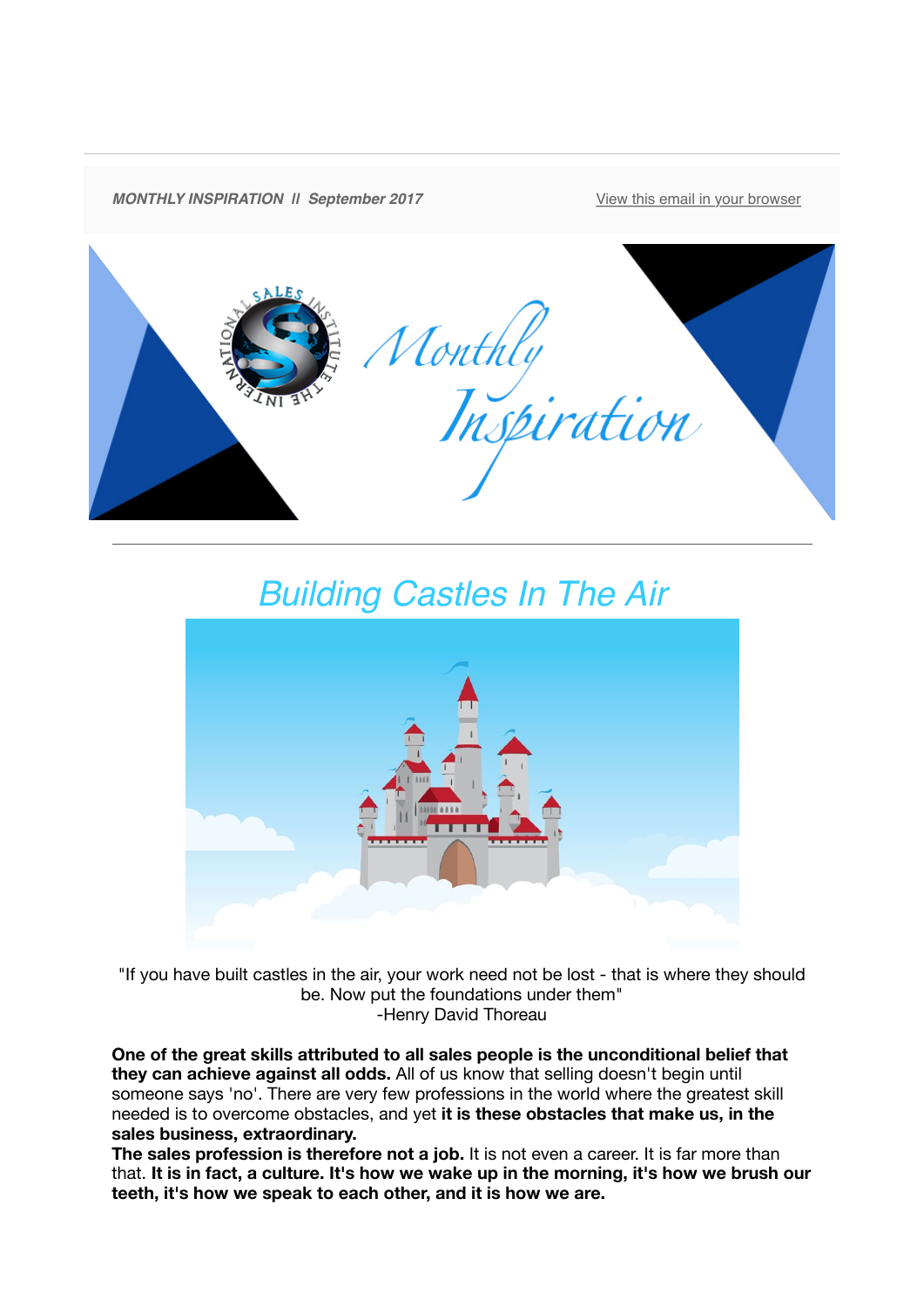There are several things that sales people are born with that make it easy for them to live their life in this manner. **They need courage, they need uncontrollable passion, they need extraordinary belief, and most of all - they need empathy.**

**We need courage to conquer the obstacles that are continually placed in front of us.** We all learn to love these obstacles, because **without these, we don't have a job**. **So bring it on, I say!** The **more the merrier! To** [learn more about how to conquer obstacles](http://theinternationalsalesinstitute.us11.list-manage.com/track/click?u=933b80e7a2e18bb216f31e81e&id=f5cf1a9082&e=dbf1c93ab8). Obstacles are like wild animals.

**Passion and extraordinary belief are things that allow us to build our castles in the air, and it's the dreaming we do that helps all of us rise above the ordinary.** However, our most valuable skill is that which relates to empathy. It was once said by an old and wise Red Indian Chief that **'to have empathy means you know what it's like to walk in another man's moccasins for a hundred miles.'** The greatest of all sales people have masses of empathy, and therefore **know how their customer is feeling not by the words that are being used, but by the thoughts behind the words.** 

**Listening to why people are saying what they're saying is often far more valuable than getting your message across. Always remember that people are far more interested in how much you care than how much you know.**

So as you move into each new day know that it is your job to get "through the traffic", to "steer through every obstacle", and to lead by example. Because this is why you have chosen the sales profession. **It is your way of life.**

[Photo Credit](http://theinternationalsalesinstitute.us11.list-manage2.com/track/click?u=933b80e7a2e18bb216f31e81e&id=f970b7f072&e=dbf1c93ab8)

We'd be delighted if you sent this amazing information on to your friends & colleagues. One person at a time? Use the "Forward" link in the social media links section below. Multiple people? (Recommended) Use the email forward button.

[Share](http://theinternationalsalesinstitute.us11.list-manage.com/track/click?u=933b80e7a2e18bb216f31e81e&id=0fd71f6741&e=dbf1c93ab8)  $(\mathcal{Y})$  [Tweet](http://theinternationalsalesinstitute.us11.list-manage2.com/track/click?u=933b80e7a2e18bb216f31e81e&id=0e8469d7c3&e=dbf1c93ab8)  $(\mathsf{in})$  Share  $(\mathbb{Z})$  [Forward](http://us11.forward-to-friend2.com/forward?u=933b80e7a2e18bb216f31e81e&id=859417b3cf&e=dbf1c93ab8) in *Copyright © 2017 The International Sales Institute, All rights reserved.* You are receiving this email because you enthusiastically agreed to receive our amazing communications.

> **Our mailing address is:** The International Sales Institute